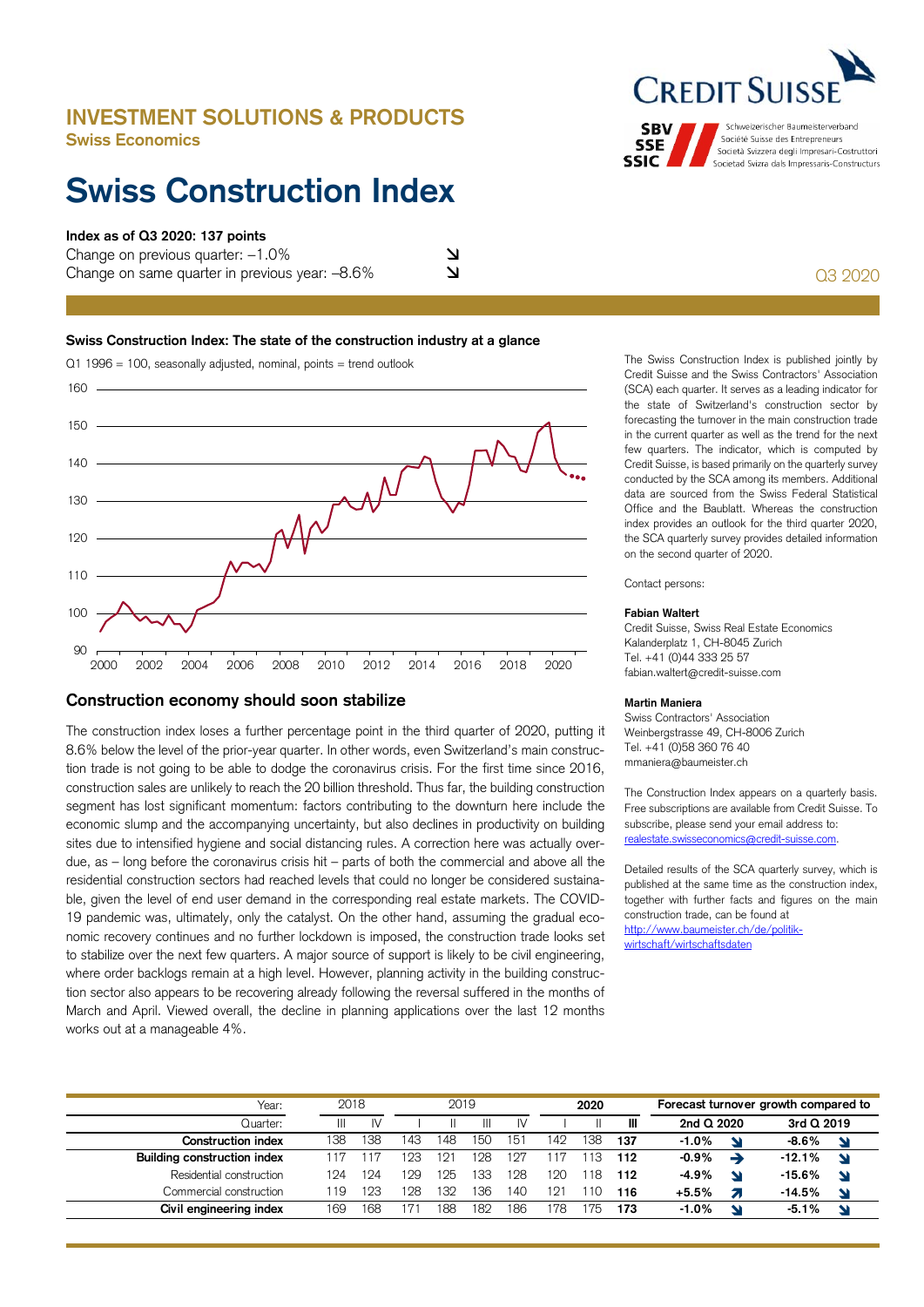#### **Development of the sub-indicators**



#### **Downturn decelerates**

 tion index is set to decline only slightly compared to to stabilize for the time being (+5.5%). In spite of new orders exhibiting a regressive trend in previous mand from the public sector will continue to act as In the third quarter of 2020, the building constructhe previous quarter (–0.9%). Commercial construction, which experienced a sharp correction from a very high level in previous quarters, is likely quarters, order backlog is still 40% higher than the average of the last ten years. Over the medium to long term, trends such as working from home and the displacement of bricks-and-mortar retailing hang over commercial construction like a Sword of Damocles. On the other hand, the persistently low interest rate environment and further strong desources of support.

 years has had the effect of dampening investor in-Residential construction looks set to continue its downward trend in the third quarter of 2020 too (–4.9%). Even before the onset of the coronavirus crisis, investors had started to slow down, as the trend of rising vacancy rates dating back many terest outside of urban agglomerations.



#### **Civil engineering as anchor of stability**

 future with confidence: both new orders and order Seasonally adjusted civil engineering sales are also likely to decline slightly in the third quarter of 2020 as compared to the previous year (–1.0%). Nonetheless, civil engineering companies can look at the backlog remain at a high level. Even in private sector civil engineering, which accounts for only a quarter of all civil engineering sales when viewed as a long-term average, the trend of declining building construction sales has yet to be seriously felt. Furthermore, even the serious hole in public finances resulting from the COVID-19 pandemic is unlikely to jeopardize civil engineering activity in the short to medium term, and particularly in rail and road construction, thanks to the special funding arrangements that apply in this area (NAF, BIF).



### **Development in real terms: seasonally and price-adjusted construction index**

#### **Construction prices move sideways**

 building construction prices have stagnated, civil over the next few quarters. Adjusting the construction index to take account of inflation in construction prices recorded since 1999 (Swiss Federal Statistical Office) neutralizes trends attributable to price-related turnover increases. At +0.2% in a year-on-year comparison, construction prices have risen only minimally overall. Whereas engineering companies have been able to increase their prices slightly (+0.8%). Overall, the deviation between real and nominal index development remains manageable. The ongoing strength of the Swiss franc and the construction economy slowdown should only lead to minimal price growth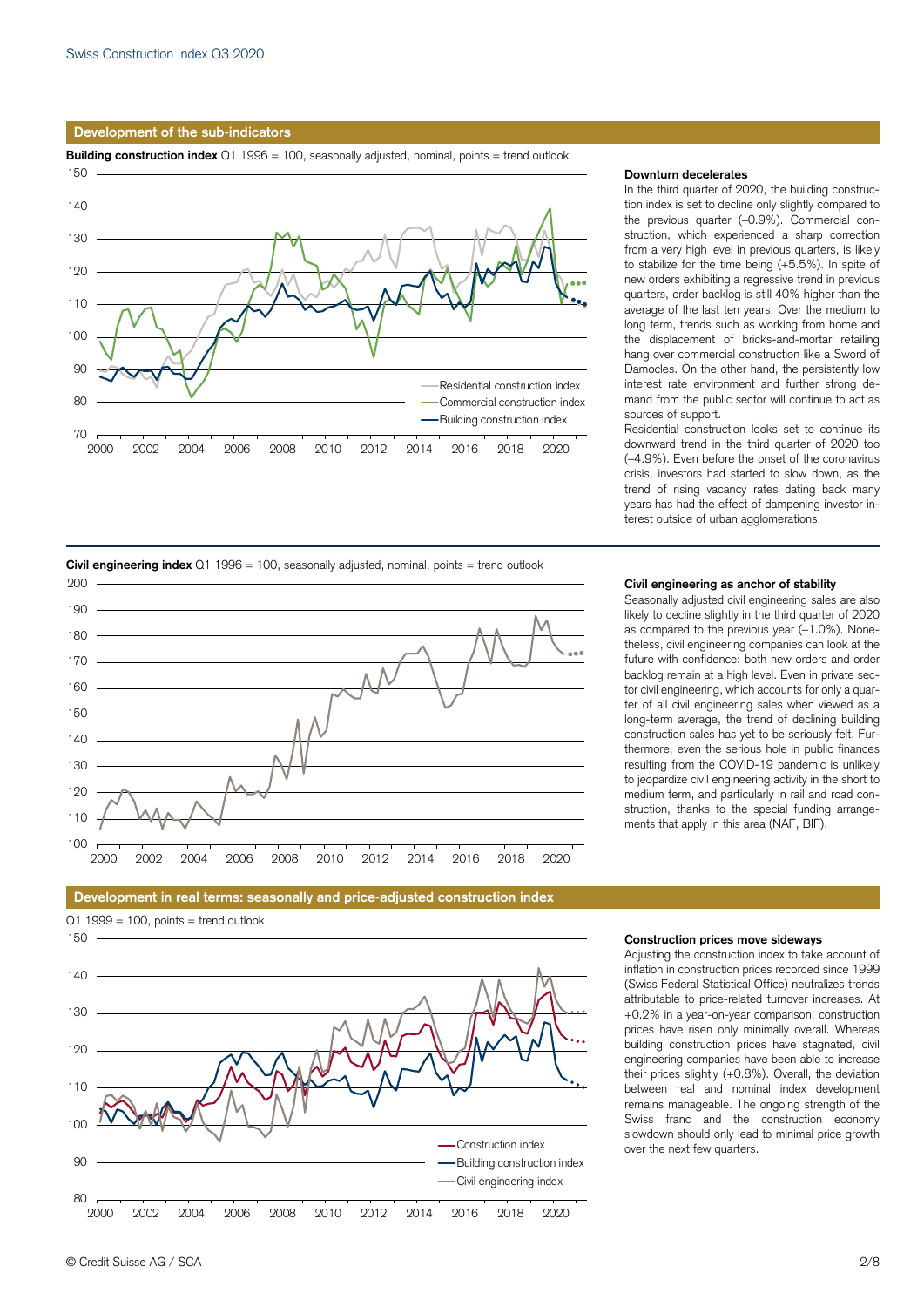#### **Construction index year-on-year**

**Construction index,** seasonally adjusted, growth rates versus same quarter in previous year





# **Building construction index,** seasonally adjusted, growth rates versus same quarter in previous year

#### **Situation in the finishing industry**

**Finishing industry and building construction index:** Q1 1996 = 100, seasonally adjusted, nominal;



#### **Sharp decline in building construction sales**

 second wave of infections materializing and the The construction index is once again set to fall slightly in the third quarter of 2020, taking it well below the level of the prior-year quarter (–8.6%). This decline is attributable to civil engineering (–5.1%) but above all to building construction (–12.1%). In other words, even without a strong economic recovery persisting, the record-high sales level of the previous year is most unlikely to be reached in 2020. That being said, analysis of planning applications reveals a silver lining in the area of project activity. Whereas the volume of building planning applications submitted in March and April was as much as 19% below prior-year level, the figure for May and June approximated the 2019 equivalent (–2%). Moreover, thanks to its persistently starting position, civil engineering should have a stabilizing effect.

#### **Commercial construction beset by structural change**

 cerned, the structural change evident in retailing – In a year-on-year comparison, the building construction segment is set to record negative growth of 12.1% in the third quarter of 2020. Sales are likely to be far below those of the prior-year quarter in both commercial (–15.6%) and residential construction (–14.5%). Where the former is conwhich has only been accelerated by the coronavirus crisis – and the trend toward working from home can be expected to weigh on demand even when the crisis is over. In our main scenario we are anticipating a long-term decline in demand for office space of 15% due to the shift toward home working. Analysis of real estate funds and shares reveals that investors are increasingly snubbing investments that focus on commercial premises in favor of residential real estate. But here too developers appear hesitant, particularly as the economic slump and declining immigration are weighing on demand for residential property. In contrast to the commercial property situation, however, this is primarily an economic effect, and the outlook for residential real estate in the longer term remains positive.

#### **Finishing industry to experience correction**

 higher than the prior-year quarter. The finishing in-The finishing index estimates turnover in the finishing industry in the current quarter and lags the building construction index by two to four quarters. In the third quarter of 2020, the finishing industry index lies 0.5% above the prior-quarter level and 10.1% dustry thus continues to benefit from the strong construction economy of the previous year. However, the latter's negative growth trajectory should soon spread over to the finishing trade as well. On the other hand, we can discern a number of factors that should prevent any significant slump in the finishing industry over the longer term. As the themes of energy-related improvements and greater density of urban living are a rising political priority, these stimuli will be felt particularly in the areas of improving the energy footprint of buildings and finishing/additional floors/replacement newbuilds.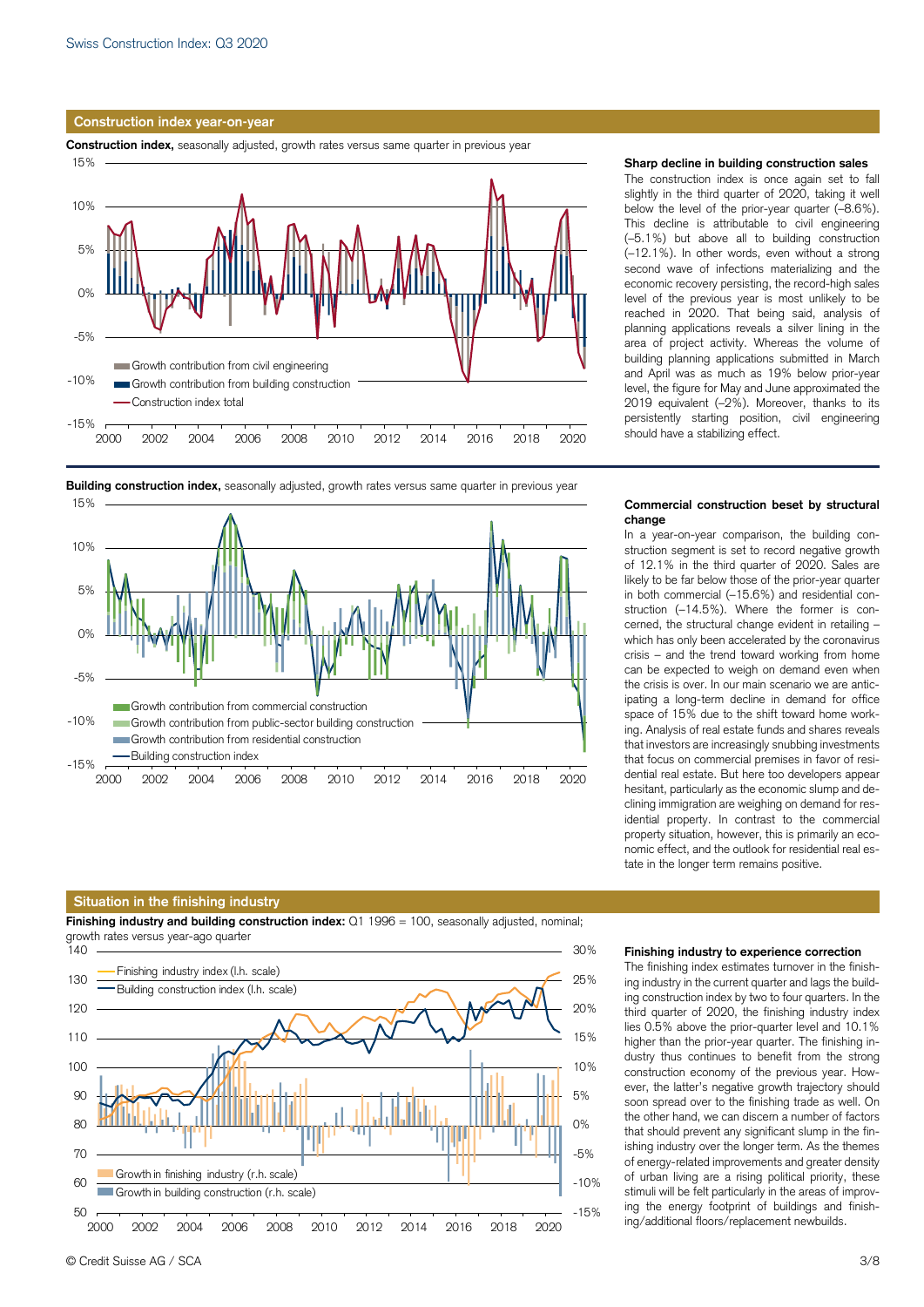

**Applications for new-build projects**: deviation in the volume of planning applications submitted in last 6 months from 10-year average, by economic region\*



#### **Focus of new-build projects**

 This is particularly true of much of French-speaking The investment volume of building permit applications indicates regional demand for construction services. In the economic regions marked in red, plans for new-build projects exceed the average for the last ten years; in the regions marked in blue, planning is below this average. Projected activity over the last six months equates to a volume of CHF 17.4 billion. In other words, the volume of submitted planning applications in the building construction trade has recovered recently, although it still remains 5.3% below the prior-year period and 5.5% below the 10-year average. Planned activity remains below average in a clear majority (75) of the 110 Swiss economic regions. and Italian-speaking Switzerland. As an additional factor, a number of cantons ceased to submit planning applications in the months of March and April for pandemic-related reasons. It therefore remains unclear whether or not planning activity has already fully recovered. A number of regions have reported a high level of planned construction volumes over the last six months, including parts of Canton Zurich and a number of regions in eastern and northwestern Switzerland. In particular, a number of projects in German-speaking urban agglomerations should prevent any real collapse in overall planned investment activity in Switzerland. However, this should not obscure the fact that construction volumes look relatively weak in a clear majority of regions.

**Applications for refurbishment projects:** deviation in the volume of planning applications submitted in last 6 months from 10-year average, by economic region'



#### **Focus of refurbishment work**

 business. Nevertheless, the volume of planned ac- ceptance of working outside of the office. As a re-The volume of submitted refurbishment applications over the last six months amounted to CHF 5.8 billion, which is 2.3% below the 10-year average. Building redevelopment has proved more robust in the face of the coronavirus crisis than the newbuild tivity in refurbishment and renovation remains below average in a majority (59) of the 110 regions. Greater activity can be discerned in a number of regions of northwestern Switzerland as well as large parts of the Swiss Alps and the foothills of the Alps. A number of these regions could prove long-term beneficiaries of the trend toward home working. Office workers could also decide to accept greater commuting distances on the back of increased acsult, second homes in Alpine regions are set to become more attractive to the Swiss. At the same time, however, Switzerland's Second Homes Act should ensure that building redevelopment remains the focus, rather than new home construction. The extent to which the effects of this are felt will only become gradually apparent over time, however.

 based on the Mobilité Spatiale regions used by the \*Credit Suisse has defined these economic regions Swiss Federal Statistical Office. Political borders play less of a role in the definitions than economic phenomena, geographical and demographic features, and mobility patterns. Consequently, some of these economic regions straddle cantonal borders.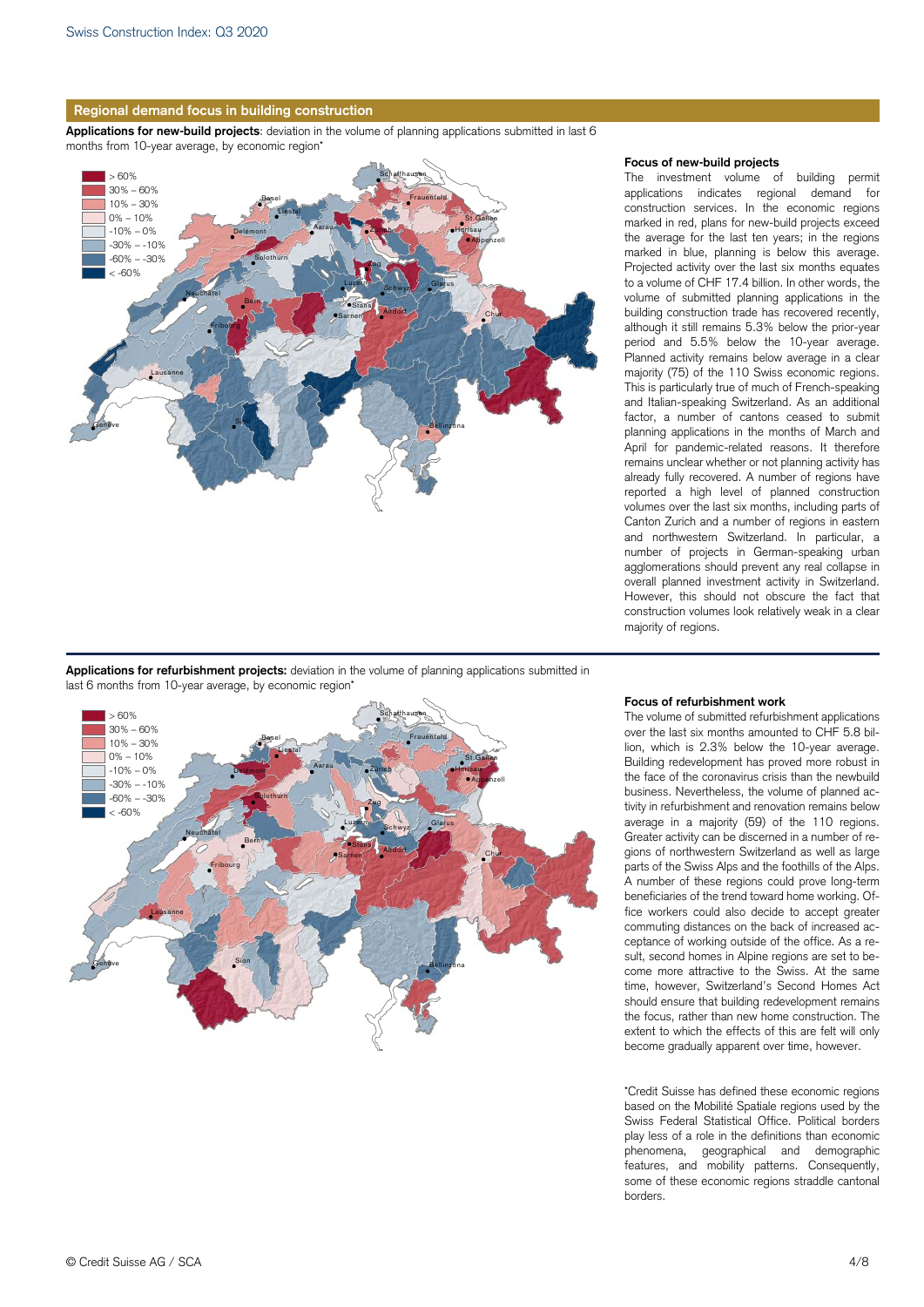# **Important Information**

 Investment Strategists contained in this report. This report represents the views of the Investment Strategy Department of CS and has not been prepared in accordance with the legal requirements designed to promote the independence of investment research. It is not a product of the Credit Suisse Research Department even if it references published research recommendations. CS has policies in place to manage conflicts of interest including policies relating to dealing ahead of the dissemination of investment research. These policies do not apply to the views of

# **Risk warning**

Every investment involves risk, especially with regard to fluctuations in value and return. If an investment is denominated in a currency other than your base currency, changes in the rate of exchange may have an adverse effect on value, price or income.

This document may include information on investments that involve special risks. You should seek the advice of your independent financial advisor prior to taking any investment decisions based on this document or for any necessary explanation of its contents. Further information is also available in the information brochure "Risks Involved in Trading Financial Instruments" available from the Swiss Bankers Association.

**Past performance is not an indicator of future performance. Performance can be affected by commissions, fees or other charges as well as exchange rate fluctuations.** 

### **Financial market risks**

Historical returns and financial market scenarios are no reliable indicators of future performance. The price and value of investments mentioned and any income that might accrue could fall or rise or fluctuate. You should consult with such advisor(s) as you consider necessary to assist you in making these determinations.

 liquid or illiquid. Investments may have no public market or only a restricted secondary market. Where a secondary market exists, it is not possible to predict the price at which investments will trade in the market or whether such market will be

# **Emerging markets**

Where this document relates to emerging markets, you should be aware that there are uncertainties and risks associated with investments and transactions in various types of investments of, or related or linked to, issuers and obligors incorporated, based or principally engaged in business in emerging markets countries. Investments related to emerging markets countries may be considered speculative, and their prices will be much more volatile than those in the more developed countries of the world. Investments in emerging markets investments should be made only by sophisticated investors or experienced professionals who have independent knowledge of the relevant markets, are able to consider and weigh the various risks presented by such investments, and have the financial resources necessary to bear the substantial risk of loss of investment in such investments. It is your responsibility to manage the risks which arise as a result of investing in emerging markets investments and the allocation of assets in your portfolio. You should seek advice from your own advisers with regard to the various risks and factors to be considered when investing in an emerging markets investment.

### **Alternative investments**

Hedge funds are not subject to the numerous investor protection regulations that apply to regulated authorized collective investments and hedge fund managers are largely unregulated. Hedge funds are not limited to any particular investment discipline or trading strategy, and seek to profit in all kinds of markets by using leverage, derivatives, and complex speculative investment strategies that may increase the risk of investment loss. sure.<br>
Sure.<br> **Alternative investments**<br>
Hedge funds are not subject to the numerous investor protection regulations<br>
that apply to regulated authorized collective investments and hedge fund<br>
managers are largely unregulat

 performance of such investments depends on unpredictable factors such as Commodity transactions carry a high degree of risk, including the loss of the entire investment, and may not be suitable for many private investors. The natural catastrophes, climate influences, hauling capacities, political unrest, seasonal fluctuations and strong influences of rolling-forward, particularly in futures and indices.

Investors in real estate are exposed to liquidity, foreign currency and other risks, including cyclical risk, rental and local market risk as well as environmental risk, and changes to the legal situation.

#### **Private Equity**

 tions. Companies or funds may be highly leveraged and therefore may be Private Equity (hereafter "PE") means private equity capital investment in companies that are not traded publicly (i.e. are not listed on a stock exchange), they are complex, usually illiquid and long-lasting. Investments in a PE fund generally involve a significant degree of financial and/or business risk. Investments in PEfunds are not principal-protected nor guaranteed. Investors will be required to meet capital calls of investments over an extended period of time. Failure to do so may traditionally result in the forfeiture of a portion or the entirety of the capital account, forego any future income or gains on investments made prior to such default and among other things, lose any rights to participate in future investments or forced to sell their investments at a very low price, much lower than secondary market valuamore sensitive to adverse business and/or financial developments or economic factors. Such investments may face intense competition, changing business or economic conditions or other developments that may adversely affect their performance.

#### **Interest rate and credit risks**

 the bond. In the event of default by the Issuer and/or Guarantor of the bond, The retention of value of a bond is dependent on the creditworthiness of the Issuer and/or Guarantor (as applicable), which may change over the term of the bond or any income derived from it is not guaranteed and you may get back none of, or less than, what was originally invested.

# **Investment Strategy Department**

Investment Strategists are responsible for multi-asset class strategy formation and subsequent implementation in CS's discretionary and advisory businesses. If shown, Model Portfolios are provided for illustrative purposes only. Your asset allocation, portfolio weightings and performance may look significantly different based on your particular circumstances and risk tolerance. Opinions and views of Investment Strategists may be different from those expressed by other Departments at CS. Investment Strategist views may change at any time without notice and with no obligation to update. CS is under no obligation to ensure that such updates are brought to your attention.

From time to time, Investment Strategists may reference previously published Research articles, including recommendations and rating changes collated in the form of lists. The recommendations contained herein are extracts and/or references to previously published recommendations by Credit Suisse Research. For equities, this relates to the respective Company Note or Company Summary of the issuer. Recommendations for bonds can be found within the respective Research Alert (bonds) publication or Institutional Research Flash/Alert – Credit Update Switzerland. These items are available on request or from https://investment.creditsuisse.com. Disclosures are available from www.credit-suisse.com/disclo-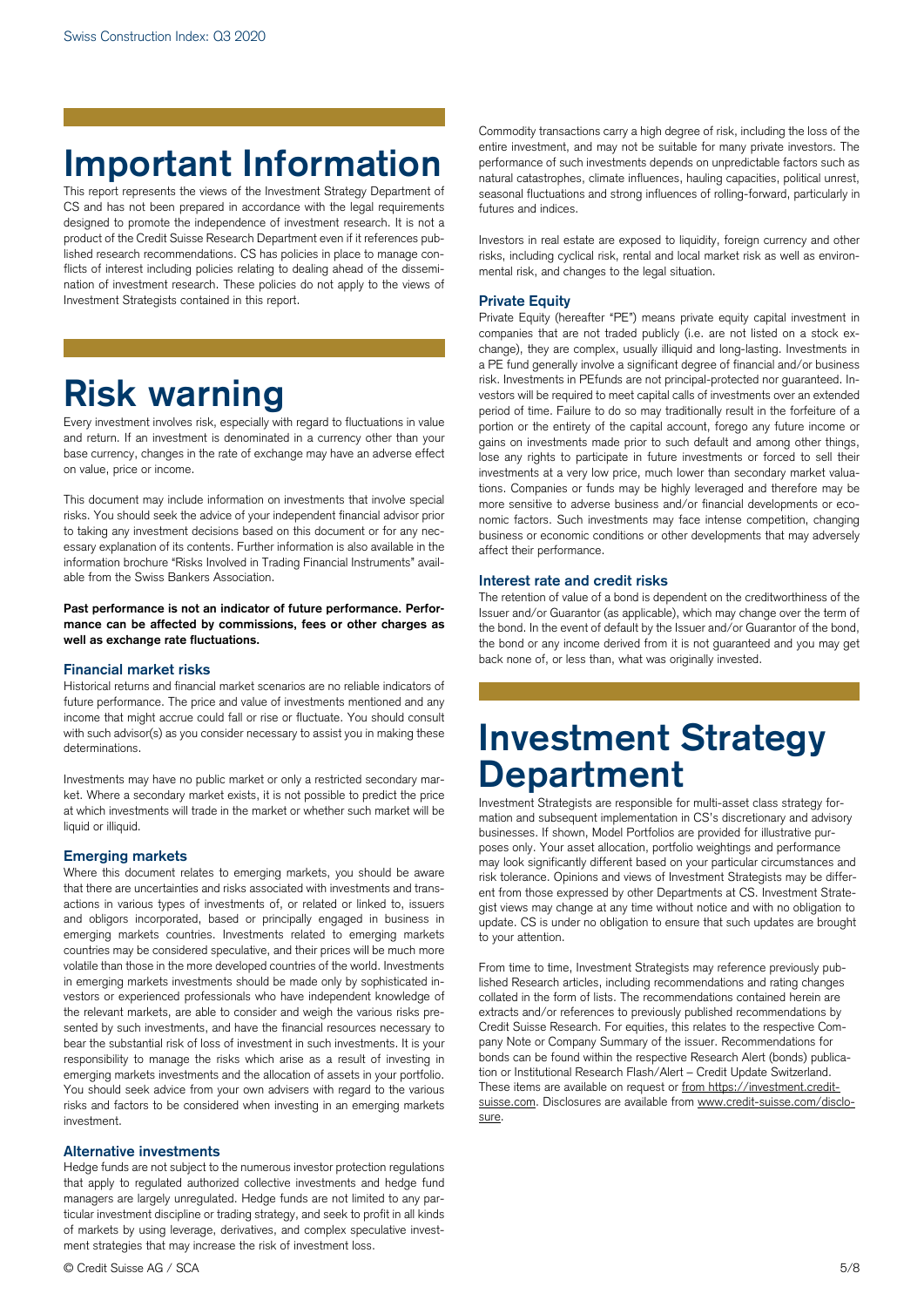# **Global disclaimer / important information**

The information provided herein constitutes marketing material; it is not investment research.

 person or entity who is a citizen or resident of or located in any locality, state, use would be contrary to law or regulation or which would subject CS to any This document is not directed to, or intended for distribution to or use by, any country or other jurisdiction where such distribution, publication, availability or registration or licensing requirement within such jurisdiction.

 its subsidiaries and affiliates. For more information on our structure, please use the following link: http://www.credit-suisse.com References in this document to CS include Credit Suisse AG, the Swiss bank,

 It is not a solicitation, offer or recommendation to buy or sell any security or You should seek the advice of your independent financial advisor prior to taking nation of its contents. This document is intended only to provide observations under no obligation to ensure that such updates are brought to your attention. CS reserves the right to remedy any errors that may be present in this docu- add to or dispose of such investments. CS may be providing, or have provided tion to the investments listed in this document or a related investment to any cialized trading, risk arbitrage, market making, and other proprietary trading. are advised to contact an independent tax advisor. The levels and basis of tax- **SOURCES:** Information and opinions presented in this document have been own website material) is provided solely for your convenience and information and the content of the linked site does not in any way form part of this docu- ment. Accessing such website or following such link through this document or CS's website shall be at your own risk. **DATA PRIVACY:** Your Personal Data will be processed in accordance with the Credit Suisse privacy statement ac- cessible at your domicile through the official Credit Suisse website name, e-mail address) until you notify us that you no longer wish to receive **NO DISTRIBUTION, SOLICITATION, OR ADVICE:** This document is provided for information and illustrative purposes and is intended for your use only. other financial instrument. Any information including facts, opinions or quotations, may be condensed or summarized and is expressed as of the date of writing. The information contained in this document has been provided as a general market commentary only and does not constitute any form of regulated investment research financial advice, legal, tax or other regulated service. It does not take into account the financial objectives, situation or needs of any persons, which are necessary considerations before making any investment decision. any investment decisions based on this document or for any necessary explaand views of CS at the date of writing, regardless of the date on which you receive or access the information. Observations and views contained in this document may be different from those expressed by other Departments at CS and may change at any time without notice and with no obligation to update. CS is **FORECASTS & ESTIMATES:** Past performance should not be taken as an indication or guarantee of future performance, and no representation or warranty, express or implied, is made regarding future performance. To the extent that this document contains statements about future performance, such statements are forward looking and subject to a number of risks and uncertainties. Unless indicated to the contrary, all figures are unaudited. All valuations mentioned herein are subject to CS valuation policies and procedures. **CONFLICTS:**  ment. CS, its affiliates and/or their employees may have a position or holding, or other material interest or effect transactions in any securities mentioned or options thereon, or other investments related thereto and from time to time may within the previous 12 months, significant advice or investment services in relacompany or issuer mentioned. Some investments referred to in this document will be offered by a single entity or an associate of CS or CS may be the only market maker in such investments. CS is involved in many businesses that relate to companies mentioned in this document. These businesses include spe-**TAX:** Nothing in this document constitutes investment, legal, accounting or tax advice. CS does not advise on the tax consequences of investments and you ation are dependent on individual circumstances and are subject to change. obtained or derived from sources which in the opinion of CS are reliable, but CS makes no representation as to their accuracy or completeness. CS accepts no liability for a loss arising from the use of this document. **WEBSITES:** This document may provide the addresses of, or contain hyperlinks to, websites. Except to the extent to which the document refers to website material of CS, CS has not reviewed the linked site and takes no responsibility for the content contained therein. Such address or hyperlink (including addresses or hyperlinks to CS's https://www.credit-suisse.com. In order to provide you with marketing materials concerning our products and services, Credit Suisse Group AG and its subsidiaries may process your basic Personal Data (i.e. contact details such as them. You can opt-out from receiving these materials at any time by informing your Relationship Manager.

# © Credit Suisse AG / SCA 6/8

#### **Distributing entities**

Except as otherwise specified herein, this report is distributed by Credit Suisse AG, a Swiss bank, authorized and regulated by the Swiss Financial Market Supervisory Authority.

 (Deutschland) AG. The Austria branch is a branch of CREDIT SUISSE (LUXEMBOURG) S.A., a duly authorized credit institution in the Grand Duchy Luxembourg, as well as of the Austrian supervisory authority, the Financial Mar- laboration with the Austrian supervisory authority, the Financial Market Authority (FMA), Otto-Wagner Platz 5, A-1090 Vienna, Austria. **Bahrain**: This report is in Chile. This document does not constitute an offer of, or an invitation to sub- scribe for or purchase, the securities in the Republic of Chile, other than to individually identified investors pursuant to a private offering within the meaning **DIFC**: This information is being distributed by Credit Suisse AG (DIFC Branch). the DFSA, and are not intended for any other persons. Credit Suisse AG (DIFC Branch) is located on Level 9 East, The Gate Building, DIFC, Dubai, United S.A. Succursale en France (the "France branch") which is a branch of Credit Suisse (Luxembourg) S.A., a duly authorized credit institution in the Grand Luxembourg. The France branch is subject to the prudential supervision of the AG Guernsey Branch, a branch of Credit Suisse AG (incorporated in the Canton Services Commission. Copies of the latest audited accounts of Credit Suisse istration no. INH 000001030), as Portfolio Manager (registration no. by Credit Suisse Financial Services (Israel) Ltd. in Israel: This document is dis- tributed by Credit Suisse Financial Services (Israel) Ltd. Credit Suisse AG, in- cluding the services offered in Israel, is not supervised by the Supervisor of Banks at the Bank of Israel, but by the competent banking supervision authority vised by the Israel Securities Authority. **Italy:** This report is distributed in Italy by Credit Suisse (Italy) S.p.A., a bank incorporated and registered under Italian law subject to the supervision and control of Banca d'Italia and CONSOB. **Leba-** ("CSLF"), a financial institution incorporated in Lebanon and regulated by the **Austria:** This report is either distributed by CREDIT SUISSE (LUXEMBOURG) S.A. Zweigniederlassung Österreich (the "Austria branch") or by Credit Suisse of Luxembourg with registered address 5, rue Jean Monnet, L-2180 Luxembourg. The Austria branch is subject to the prudential supervision of the Luxembourg supervisory authority, the Commission de Surveillance du Secteur Financier (CSSF), 283, route d'Arlon, L-1150 Luxembourg, Grand Duchy of ket Authority (FMA), Otto-Wagner Platz 5, A-1090 Vienna, Austria. Credit Suisse (Deutschland) Aktiengesellschaft is supervised by the German supervisory authority Bundesanstalt für Finanzdienstleistungsaufsicht ("BaFin") in coldistributed by Credit Suisse AG, Bahrain Branch, a branch of Credit Suisse AG, Zurich/Switzerland, duly authorized and regulated by the Central Bank of Bahrain (CBB) as an Investment Business Firm Category 2. Related financial services or products are only made available to Accredited Investors, as defined by the CBB, and are not intended for any other persons. The Central Bank of Bahrain has not reviewed, nor has it approved, this document or the marketing of any investment vehicle referred to herein in the Kingdom of Bahrain and is not responsible for the performance of any such investment vehicle. Credit Suisse AG, Bahrain Branch is located at Level 21-22, East Tower, Bahrain World Trade Centre, Manama, Kingdom of Bahrain. **Chile:** This report is distributed by Credit Suisse Agencia de Valores (Chile) Limitada, a branch of Credit Suisse AG (incorporated in the Canton of Zurich), regulated by the Chilean Financial Market Commission. Neither the issuer nor the securities have been registered with the Financial Market Commission of Chile (Comisión para el Mercado Financiero) pursuant to Law no. 18.045, the Ley de Mercado de Valores, and regulations thereunder, so they may not be offered or sold publicly of article 4 of the Ley de Mercado de Valores (an offer that is not "addressed to the public in general or to a certain sector or specific group of the public"). Credit Suisse AG (DIFC Branch) is licensed and regulated by the Dubai Financial Services Authority ("DFSA"). Related financial services or products are only made available to Professional Clients or Market Counterparties, as defined by Arab Emirates. **France:** This report is distributed by Credit Suisse (Luxembourg) Duchy of Luxembourg with registered address 5, rue Jean Monnet, L-2180 Luxembourg supervisory authority, the Commission de Surveillance du Secteur Financier (CSSF), and of the French supervisory authorities, the Autorité de Contrôle Prudentiel et de Résolution (ACPR) and the Autorité des Marchés Financiers (AMF). **Germany:** This report is distributed by Credit Suisse (Deutschland) Aktiengesellschaft regulated by the Bundesanstalt für Finanzdienstleistungsaufsicht ("BaFin"). **Guernsey:** This report is distributed by Credit Suisse of Zurich), with its place of business at Helvetia Court, Les Echelons, South Esplanade, St Peter Port, Guernsey. Credit Suisse AG Guernsey Branch is wholly owned by Credit Suisse AG and is regulated by the Guernsey Financial AG are available on request. **India:** This report is distributed by Credit Suisse Securities (India) Private Limited (CIN no. U67120MH1996PTC104392) regulated by the Securities and Exchange Board of India as Research Analyst (reg-INP000002478) and as Stock Broker (registration no. INZ000248233), having registered address at 9th Floor, Ceejay House, Dr. Annie Besant Road, Worli, Mumbai – 400 018, India, T- +91-22 6777 3777. **Israel:** If distributed in Switzerland. Credit Suisse Financial Services (Israel) Ltd. is a licensed investment marketer in Israel and thus, its investment marketing activities are super**non:** This report is distributed by Credit Suisse (Lebanon) Finance SAL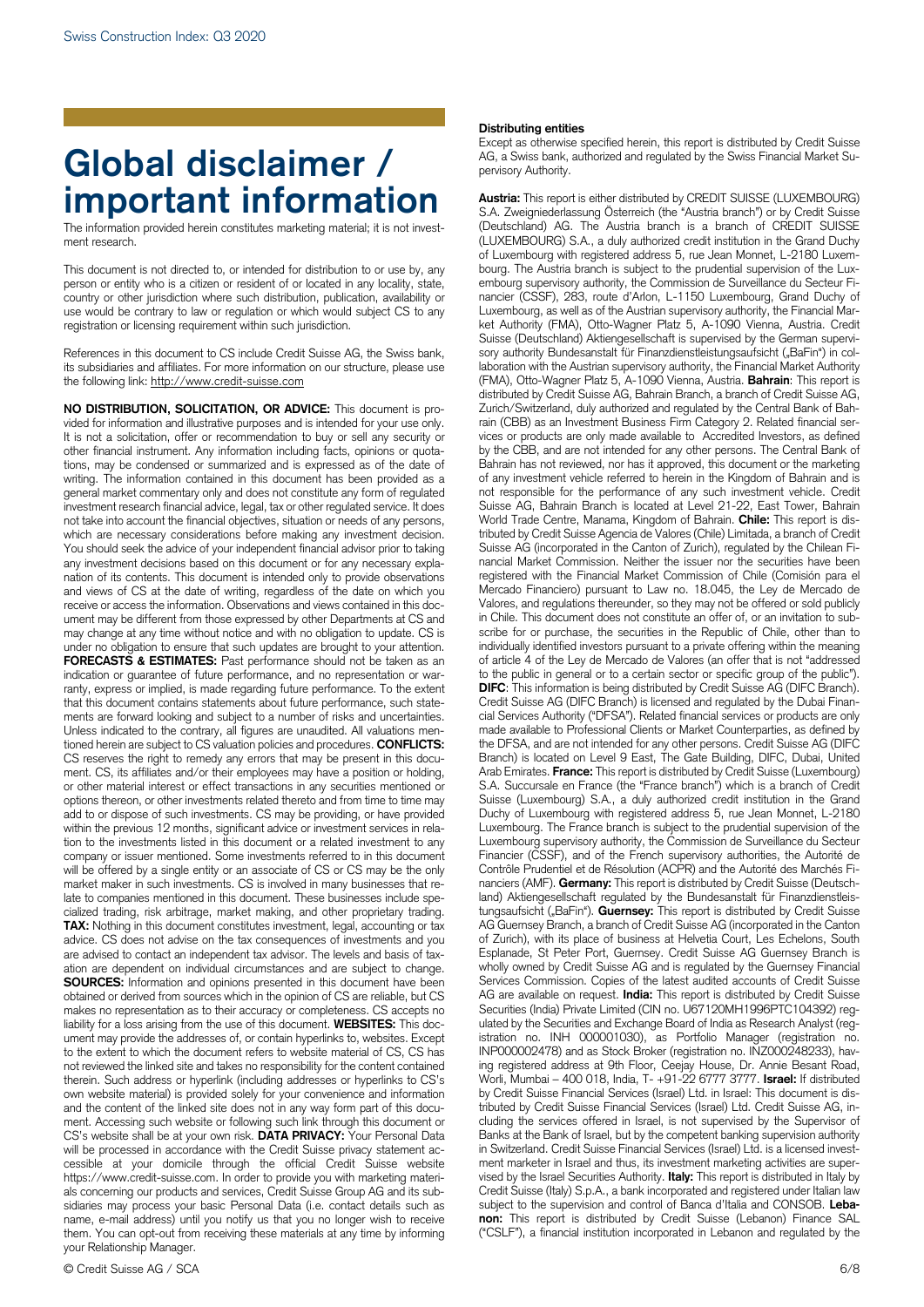content of the information included in this report, including the accuracy or com- pleteness of such information. The liability for the content of this report lies with suitability of the investment for any particular investor or type of investor. It is may not be suitable to all investors. The suitability assessment performed by that the investor would have provided to CSLF as at the date of such assess- credit institution in the Grand Duchy of Luxembourg with registered address 5, Credit Suisse (México) ("Banco CS") so that both C. Suisse Asesoría and Banco CS reserve the right to change their mind at any time not assuming any liability does not imply a personal recommendation or suggestion, nor the invitation to in the document sent, as the same may not take into account the context of the ments can be obtained free of charge directly from issuers, operators of invest- ment funds, in the Internet page of the stock exchange in which they are listed mance and the various scenarios of existing markets do not guarantee present or future yields. In the event that the information contained in this document is incomplete, incorrect or unclear, please contact your Executive of C. Suisse Asesoría and/or Banco CS as soon as possible. It is possible that this document may suffer modifications without any responsibility for C. Suisse Asesoría vestment profile, in relation to any particular legal, regulatory or fiscal situation, de C.V. is an investment adviser created in accordance with the Mexican Secu- Suisse (Luxembourg) S.A., a duly authorized credit institution in the Grand lansche Bank (DNB), and of the Dutch market supervisor, the Autoriteit Fi-Central Bank of Lebanon ("CBL") and having a financial institution license number 42. Credit Suisse (Lebanon) Finance SAL is subject to the CBL's laws and circulars as well as the laws and regulations of the Capital Markets Authority of Lebanon ("CMA"). CSLF is a subsidiary of Credit Suisse AG and part of the Credit Suisse Group (CS). The CMA does not accept any responsibility for the the issuer, its directors and other persons, such as experts, whose opinions are included in the report with their consent. The CMA has also not assessed the hereby expressly understood and acknowledged that investments in financial markets may involve a high degree of complexity and risk of loss in value and CSLF with respect to this investment will be undertaken based on information ment and in accordance with Credit Suisse internal policies and processes. It is understood that the English language will be used in all communication and documentation provided by CS and/or CSLF. By accepting to invest in the product, the investor expressly and irrevocably confirms that he fully understands, and has no objection to the use of the English language. **Luxembourg:**  This report is distributed by Credit Suisse (Luxembourg) S.A., a duly authorized rue Jean Monnet, L-2180 Luxembourg. Credit Suisse (Luxembourg) S.A. is subject to the prudential supervision of the Luxembourg supervisory authority, the Commission de Surveillance du Secteur Financier (CSSF). **Mexico:** This document represents the vision of the person who provides his/her services to C. Suisse Asesoría México, S.A. de C.V. ("C. Suisse Asesoría") and/or Banco Credit Suisse (México), S.A., Institución de Banca Múltiple, Grupo Financiero in this regard. This document is distributed for informational purposes only, and celebrate any operation and does not replace the communication you have with your executive in relation to C. Suisse Asesoría and/or Banco CS prior to taking any investment decision. C. Suisse Asesoría and/or Banco CS does not assume any responsibility for investment decisions based on information contained investment strategy and objectives of particular clients. Prospectus, brochures, investment regimes of investment funds, annual reports or periodic financial information contain all additional useful information for investors. These docuor through its executive in C. Suisse Asesoría and/or Banco CS. Past perforand/or Banco CS. This document is distributed for informational purposes only and is not a substitute for the Operations Reports and/or Account Statements you receive from C. Suisse Asesoría and/or Banco CS in terms of the General Provisions Applicable to Financial Institutions and other Legal Entities that Provide Investment Services issued by the Mexican Banking and Securities Commission ("CNBV"). Given the nature of this document, C. Suisse Asesoría and/or Banco CS does not assume any responsibility derived from the information contained therein. Without prejudice to the fact that the information was obtained from or based on sources believed to be reliable by C. Suisse Asesoría and/or Banco CS, there is no guarantee that the information is either accurate or complete. Banco CS and/or C. Suisse Asesoría does not accept any liability arising from any loss arising from the use of the information contained in the document sent to you. It is recommended that investor make sure that the information provided is in accordance to his/her personal circumstances and inor to obtain independent professional advice. C. Suisse Asesoría México, S.A. rities Market Law ("LMV"), registered with the CNBV under the folio number 30070. C. Suisse Asesoría México, S.A. de C.V. is not part of Grupo Financiero Credit Suisse (México), S.A. de C.V., or any other financial group in Mexico. C. Suisse Asesoría México, S.A. de C.V. is not an independent investment adviser as provided by LMV and other applicable regulations due to its direct relationship with Credit Suisse AG, a foreign financial institution, and its indirect relationship with the entities that make up Grupo Financiero Credit Suisse (México), S.A. de C.V. **Netherlands:** This report is distributed by Credit Suisse (Luxembourg) S.A., Netherlands Branch (the "Netherlands branch") which is a branch of Credit Duchy of Luxembourg with registered address 5, rue Jean Monnet, L-2180 Luxembourg. The Netherlands branch is subject to the prudential supervision of the Luxembourg supervisory authority, the Commission de Surveillance du Secteur Financier (CSSF), and of the Dutch supervisory authority, De Nedernanciële Markten (AFM). **Portugal:** This report is distributed by Credit Suisse (Luxembourg) S.A., Sucursal em Portugal (the "Portugal branch") which is a

 in the Grand Duchy of Luxembourg with registered address 5, rue Jean Mon- lance du Secteur Financier (CSSF), and of the Portuguese supervisory author- Suisse (Qatar) L.L.C., which is duly authorized and regulated by the Qatar Fi- ness Customer, with net assets in excess of QR 4 million, and who have suffi- cient financial knowledge, experience and understanding to participate in such Securities and Continuing Obligations this document may not be distributed in lating to the securities. If you do not understand the contents of this document, expressly disclaims any liability whatsoever for any loss arising from, or incurred curities offered hereby should conduct their own due diligence on the accuracy tents of this document you should consult an authorised financial adviser. **South**  thority in South Africa with FSP number 9788 and / or by Credit Suisse (UK) Limited which is registered as a financial services provider with the Financial document is a marketing material and is provided by Credit Suisse AG, Sucursal personal use only and, according to current regulations in force, by no means aim that you perform any operation. The client shall be deemed responsible, in therefore the client takes all responsibility for the benefits or losses resulting from the operations that the client decides to perform based on the information financial analysis or research and therefore, neither it is subject to the current nor its content complies with the legal requirements of independence of financial tions contained herein are not within the scope of investment advisory activity. for your financial status or risk and yield preferences. For this reason, making **United Kingdom**: This material is distributed by Credit Suisse (UK) Limited. Credit Suisse (UK) Limited, is authorized by the Prudential Regulation Authority municated in the United Kingdom ("UK") or capable of having an effect in the by Credit Suisse (UK) Limited which is authorized by the Prudential Regulation branch of Credit Suisse (Luxembourg) S.A., a duly authorized credit institution net, L-2180 Luxembourg. The Portugal branch is subject to the prudential supervision of the Luxembourg supervisory authority, the Commission de Surveilities, the Banco de Portugal (BdP) and the Comissão do Mercado dos Valores Mobiliários (CMVM). **Qatar**: This information has been distributed by Credit nancial Centre Regulatory Authority (QFCRA) under QFC License No. 00005. All related financial products or services will only be available to Eligible Counterparties (as defined by the QFCRA) or Business Custormers (as defined by the QFCRA), including individuals, who have opted to be classified as a Busiproducts and/or services. Therefore this information must not be delivered to, or relied on by, any other type of individual. **Saudi Arabia**: This document is being distributed by Credit Suisse Saudi Arabia (CR Number 1010228645), duly licensed and regulated by the Saudi Arabian Capital Market Authority pursuant to License Number 08104-37 dated 23/03/1429H corresponding to 21/03/2008AD. Credit Suisse Saudi Arabia's principal place of business is at King Fahad Road, Hay Al Mhamadiya, 12361-6858 Riyadh, Saudi Arabia. Website: https://www.credit-suisse.com/sa. Under the Rules on the Offer of the Kingdom except to such persons as are permitted under the Rules on the Offer of Securities and Continuing Obligations issued by the Capital Market Authority. The Capital Market Authority does not make any representation as to the accuracy or completeness of this document, and expressly disclaims any liability whatsoever for any loss arising from, or incurred in reliance upon, any part of this document. Prospective purchasers of the securities offered hereby should conduct their own due diligence on the accuracy of the information reyou should consult an authorised financial advisor. Under the Investment Fund Regulations this document may not be distributed in the Kingdom except to such persons as are permitted under the Investment Fund Regulations issued by the Capital Market Authority. The Capital Market Authority does not make any representation as to the accuracy or completeness of this document, and in reliance upon, any part of this document. Prospective subscribers of the seof the information relating to the securities. If you do not understand the con-**Africa**: This information is being distributed by Credit Suisse AG which is registered as a financial services provider with the Financial Sector Conduct Au-Sector Conduct Authority in South Africa with FSP number 48779. **Spain:** This en España, legal entity registered at the Comisión Nacional del Mercado de Valores for information purposes. It is exclusively addressed to the recipient for can it be considered as a security offer, personal investment advice or any general or specific recommendation of products or investment strategies with the all cases, for taking whatever decisions on investments or disinvestments, and and opinions included in this document. This document is not the result of a regulations that apply to the production and distribution of financial research, research. **Turkey:** The investment information, comments and recommenda-The investment advisory services are provided by the authorized institutions to the persons in a customized manner taking into account the risk and return preferences of the persons. Whereas, the comments and advices included herein are of general nature. Therefore recommendations may not be suitable an investment decision only by relying on the information given herein may not give rise to results that fit your expectations. This report is distributed by Credit Suisse Istanbul Menkul Degerler Anonim Sirketi, regulated by the Capital Markets Board of Turkey, with its registered address at Levazim Mahallesi, Koru Sokak No. 2 Zorlu Center Terasevler No. 61 34340 Besiktas/ Istanbul-Turkey. and regulated by the Financial Conduct Authority and the Prudential Regulation Authority. Where this material is distributed into the United Kingdom by an offshore entity not exempted under the Financial Services and Markets Act 2000 (Financial Promotion) Order 2005 the following will apply: To the extent com-UK, this document constitutes a financial promotion which has been approved Authority and regulated by the Financial Conduct Authority and the Prudential